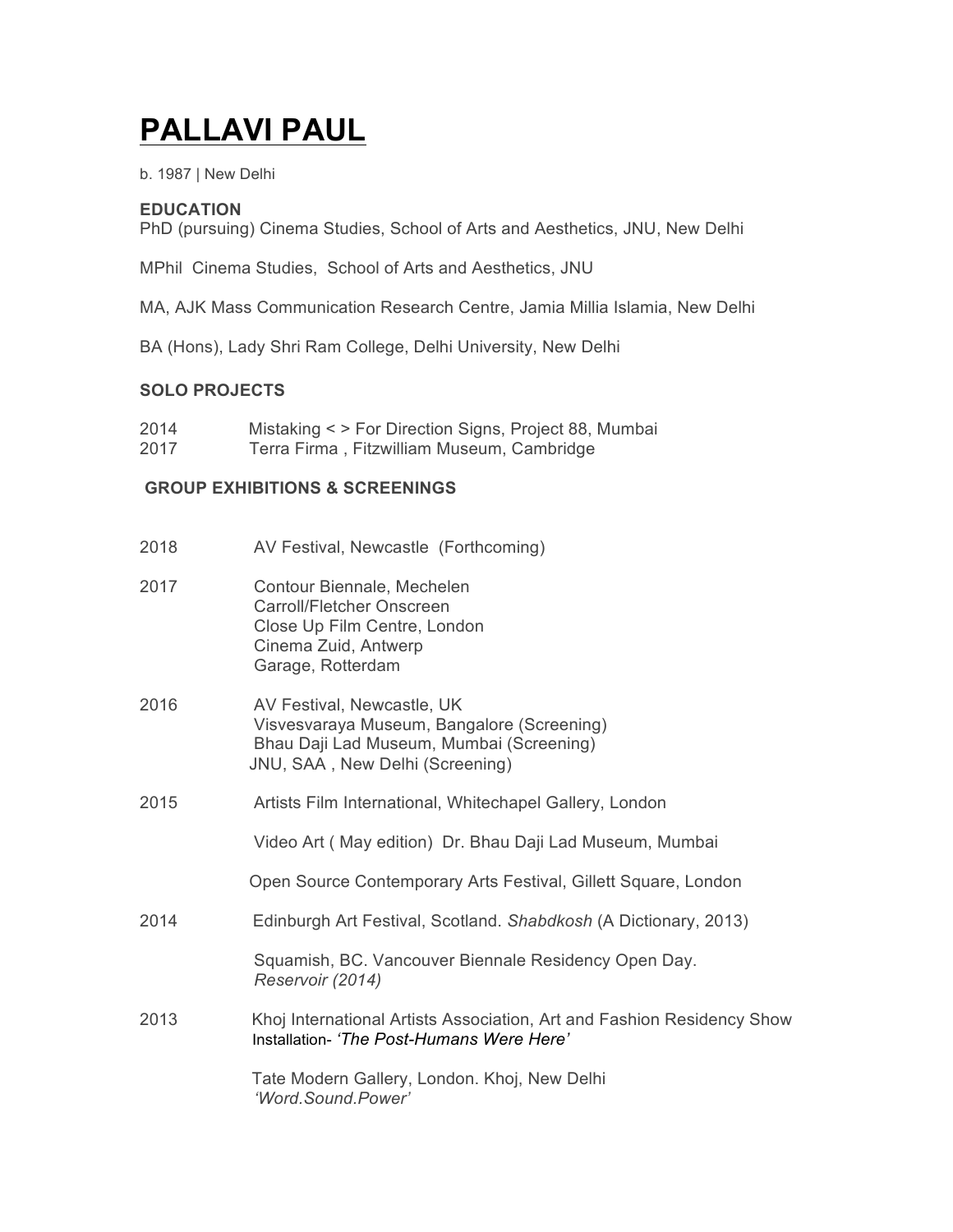Film's Division, Mumbai 'Hundred Years of Experimentation 1913-2013, retrospective of Indian Cinema and Video'

Experimenta Film Festival, Bangalore

Mumbai Film Festival, Mumbai

2012 Devi Art Foundation Sarai Reader 09

### **WORKSHOPS AND RESIDENCIES:**

| November 2017    | Rhode Island School of Design, Kirloskar Scholar Program                          |
|------------------|-----------------------------------------------------------------------------------|
| March 2017       | Wysing Art's Centre, Cambridge                                                    |
| <b>July 2014</b> | Delfina Foundation Residency, London                                              |
| May 2014         | Vancouver Biennale Residency, Squamish BC                                         |
| November 2013    | Art and Fashion Residency, Khoj International Artists<br>Association, New Delhi   |
| March 2013       | Workshop with German video artist Marcel Odenbach, Max<br>Mueller Bhavan, Kolkata |
| November 2012    | City and Studio, SARAI Residency, New Delhi                                       |

## **CURATORIAL PROJECTS:**

- 2014 Student's Biennial, Kochi
- 2013 Co- Curated 'Urban Lens',a festival of documentary films on the 'city and non- fiction. IIHS, Bangalore

#### **FELLOWSHIPS:**

| 2015 | <b>SARAI Social and Digital Media Fellowship</b>                                                                                       |
|------|----------------------------------------------------------------------------------------------------------------------------------------|
| 2014 | Charles Wallace-Inlaks Shivdasani Fellowship for Emerging Artist in<br>India<br>India Foundation for the Arts, Arts Practice Programme |
| 2013 | Public Service Broadcasting Trust Fellowship for Non-Fiction Film                                                                      |